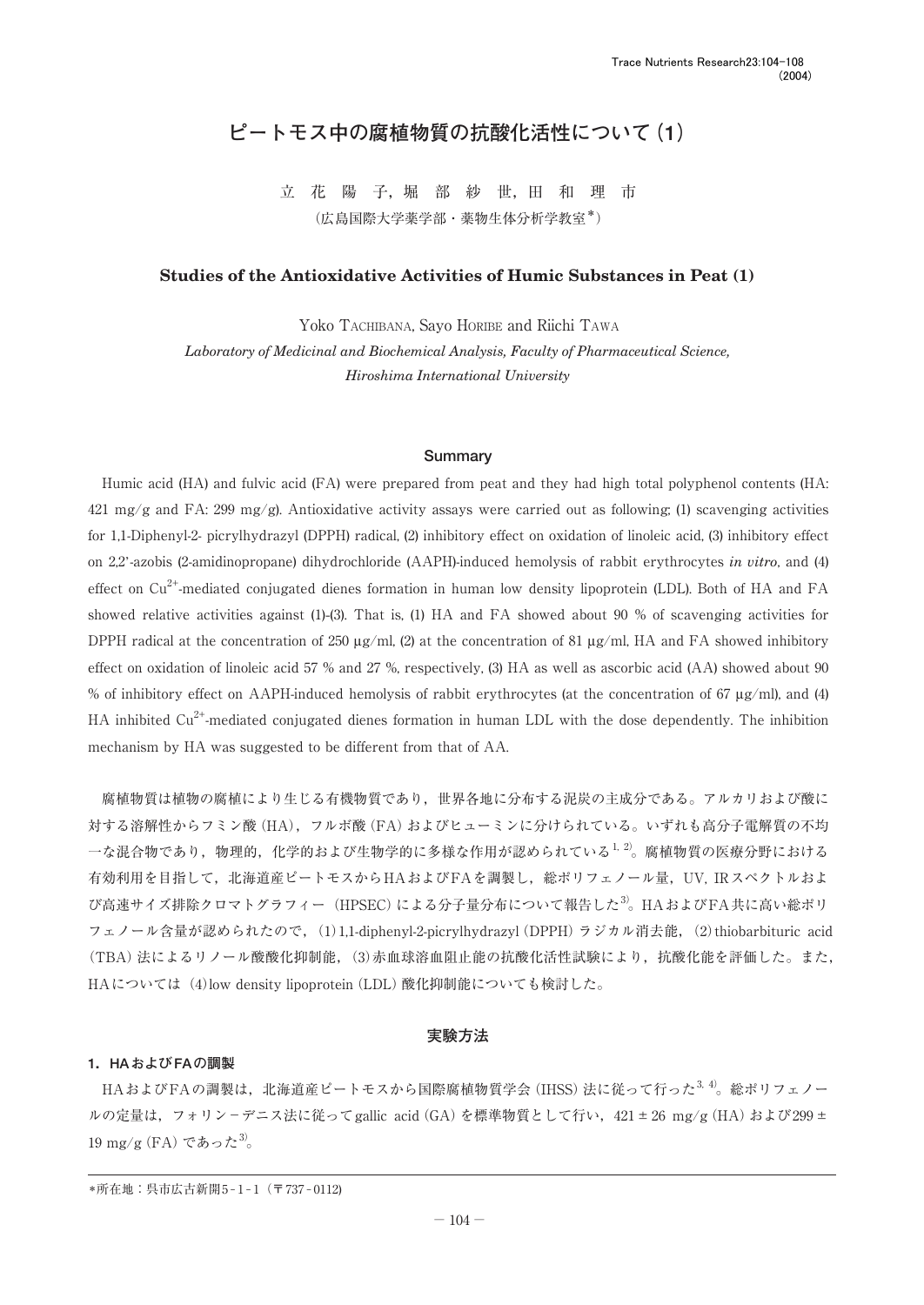## **2.DPPHラジカル消去法5)**

200 mM 2-morpholinoethanesulphonic acid (MES) 緩衝液 (pH6.0) 50 µl, 20%エタノール50 µlおよび0.01 M NaOH/ 80%エタノールに溶解した試料50 µlに,400 µM DPPH 50 µlを添加撹拌し,20分後520 nmにおける吸光度を測定し た。各濃度の2試料について測定を行い平均値を用いてDPPHラジカル消去能を次の式で算出した。

活性(%) = {1 - (試料溶液の吸光度) / (対照溶液の吸光度)} × 100 試料の代わりに0.01 M NaOH/80%エタノールを用いたものを対照溶液とし,標準物質としてtrolox(Calbiochem)を 用いた。

## **3**.**TBA法によるリノール酸酸化抑制能の測定6, 7)**

1.3%リノール酸/エタノール0.5 ml, 80%エタノール0.2 ml, 46.4 mM 2.2'-azobis (2-amidino propane) dihydrochloride(AAPH)水溶液40 µlに0.2 Mリン酸緩衝液(PB)(pH 7.0)に溶解した試料0.5 mlを加え,40℃で3日間遮光して反 応させた。反応液0.2 mlに8.1% SDS 0.2 ml,酢酸緩衝液(pH 3.5)1.5 ml,0.8% 2,6-di-*t*-butyl-4-methylphenol(BHT) 50 µl,0.8% TBA 1.5 mlおよび蒸留水0.6 mlを加えた後,沸騰水中で30分間加熱し,冷却後532 nmにおける吸光度を 測定した。1回の実験において各濃度の3試料について測定を行い,各3~4回の平均値と標準誤差で結果を表した。リ ノール酸酸化抑制能は次の式で算出した。

活性(%) = {1 - (試料溶液の吸光度) / (対照溶液の吸光度)} × 100 試料の代わりに0.2 M PB(pH 7.0)を用いたものを対照溶液とし,標準物質としてBHTを用いた。

### **4.赤血球溶血阻止能の測定**

赤血球溶血阻止試験は、ウサギ赤血球(日本バイオテスト)を用いて以下のように行った<sup>8)</sup>。ウサギ赤血球に4倍量の リン酸緩衝食塩水(PBS)を加え,ゆっくり撹拌後,1500 gで10分間遠心分離し,沈殿した赤血球を集めた。この操作 を3回繰り返し、最後に4倍量のPBSに懸濁した赤血球を溶血試験に用いた。赤血球懸濁液0.5 ml, PBSに溶解した試 料溶液0.5 mlおよびPBSに溶解した200 mM AAPH 0.5 mlを褐色瓶に入れ、ゆっくりと撹拌しながら37℃で3時間イン キュベーションした。反応液0.5 mlにPBS 4 mlを加え,撹拌後1500 gで5分間遠心分離し,その上清の540 nmにおけ る吸光度を測定した。1回の実験において各濃度の3試料について測定を行い,各5~7回の平均値と標準誤差で結果を 表した。赤血球溶血阻止能は次の式で算出した。

阻害活性(%) = {1 - (試料溶液の吸光度)/(対照溶液の吸光度)} × 100 試料の代わりにPBSを用いたものを対照溶液とし,標準物質としてascorbic acid(AA)を用いた。

### **5.LDL酸化抑制能の測定**

LDL酸化抑制試験はヒトLDLを用いて以下のように行い, lag timeを求めた<sup>9)</sup>。ヒトLDL(Biomedical Technologies Inc.)はPBSで透析後, Bradford法10)でタンパク質の定量を行い400 µg/mlに調製した。その100 µlにPBSに溶解した 試料溶液80 µlを加え,さらに40 µM CuCl2水溶液20 µlを添加後,37℃に保ち,共役ジエンの生成により増加する234 nmにおける吸光度を5分ごとに測定した(Molecular Device Corp., Spectra Max 190)。各濃度の試料溶液について, 234 nmにおける吸光度の増加 (CuCl2水溶液添加時の吸光度-CuCl2水溶液無添加時の吸光度) を経時的に表し, lag timeおよび吸光度の増加量により評価した。試料の代わりにPBSを用いたものを対照溶液とし,標準物質としてAAを 用いた。

### **結果および考察**

北海道産ピートモスから調製したHAおよびFAには,(1)DPPHラジカル消去能,(2)TBA法によるリノール酸酸化 抑制能,(3)赤血球溶血阻止能のすべてにおいて抗酸化能が認められた。

(1)HAのDPPHフリーラジカル消去能は50 µg/assay(250 µg/ml)で約90%を示し,FAもHAと同程度の消去能を 示した(Fig. 1)。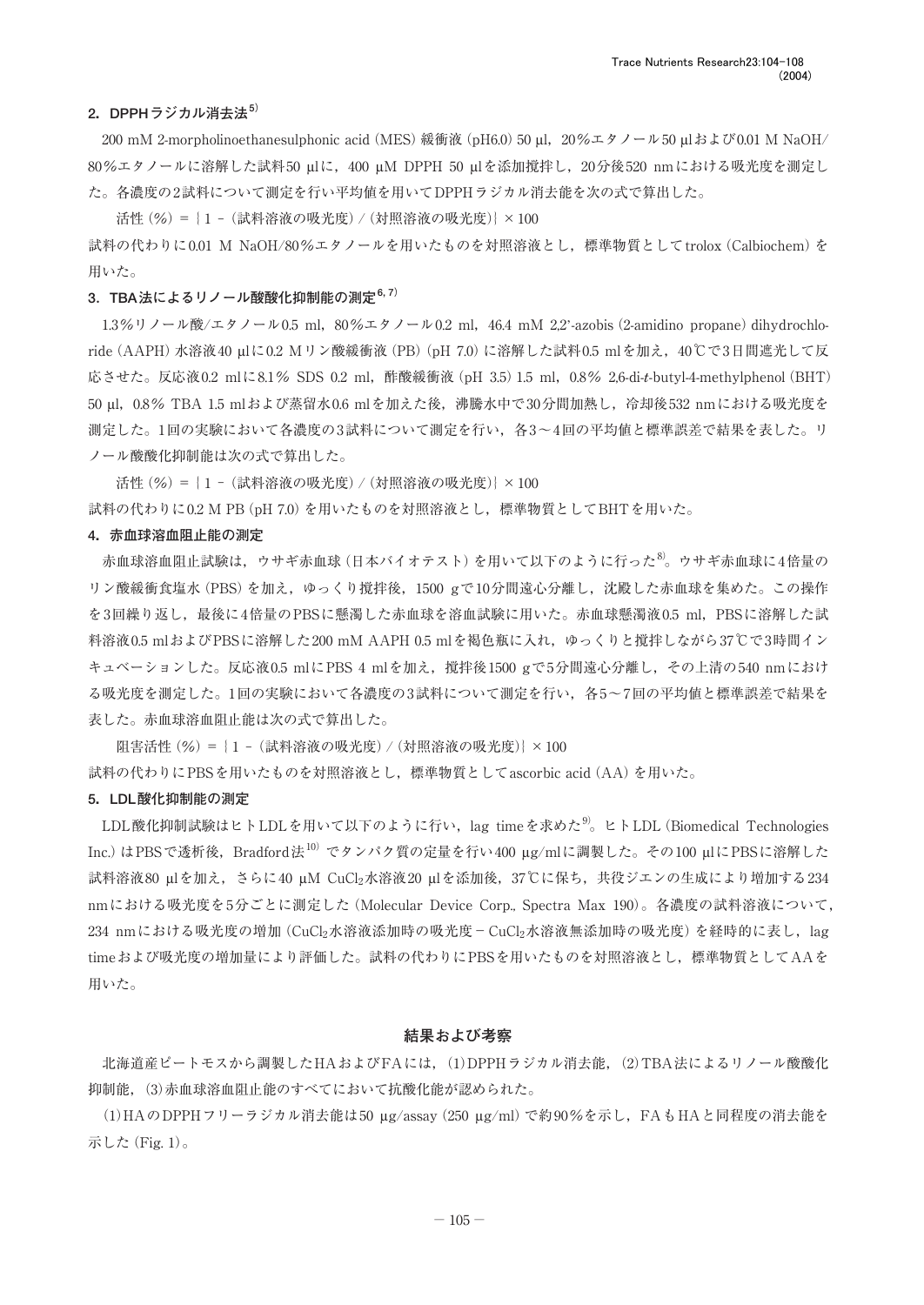

**Fig. 1** Scavenging activities for 1,1-diphenyl-2-picrylhydrazyl (DPPH) radical. A solution of 400 µM DPPH (50 µl) was added to the mixture of 200 mM MES buffer (50 µl), 20 % ethanol (50 µl) and 0.01 M NaOH/80 % ethanol (50 µl) containing varying amount of test compound. The absorbance of the mixture was measured at 520 nm after 20 min.  $\blacktriangle$ , humic acid;  $\triangle$ , fulvic acid;  $\blacklozenge$ , trolox.

(2)TBA法によるリノール酸酸化抑制能において,100 µg/assay(81 µg/ml)の濃度では,HA(57%)はFA(27%) の約2倍の酸化抑制能を示したが,標準物質として用いたBHT(88%)はこれらより強い酸化抑制能を示した(Table 1)。

(3)赤血球膜が酸化されると,膜の破損が生じ溶血がおこる。そこで赤血球膜に対する抗酸化能を評価するために, ウサギ赤血球を用い,AAPHによる酸化に対する溶血阻止能を調べた。その結果,HAの溶血阻止能は標準物質として 用いたAAに匹敵し,100 µg/assay(67 µg/ml)で約90%であったが,FAはそれよりやや弱かった(70%)(Fig. 2)。

(1)~(3)の抗酸化能評価において,HAはFAと同等,またはより強い活性を示した。この結果により,それぞれの 総ポリフェノール含量が活性に強く相関していることが示唆された。

(4)酸化変性LDLはLDL受容体によって取り込まれなくなり,動脈硬化の原因となることが知られている。LDLの酸 化に伴って起こる共役ジエンの生成により234 nmにおける吸光度が増加するので,酸化剤添加後の234 nmにおける吸 光度の経時変化からlag timeを求め,ヒトLDLに対する酸化抑制効果を評価することができる。標準物質として用い たAA溶液(1, 2, 4, 8 μM)の234 nmにおける吸光度の経時変化をFig. 3に示した。これから得られたlag timeはそれぞ れ39分,44分,69分,108分で,対照溶液のlag time(38分)に比べ,溶液濃度の増加に相関して永くなった。一方, HAの吸光度の経時変化はFig. 4に示すように,2.5,5.0,10.0 µg/mlの濃度においてlag timeはそれぞれ42分,46分,

**Table 1** Antioxidative activity for oxidation of linoleic acid

|             | Inhibitory effect $(\%)^2$ |                |
|-------------|----------------------------|----------------|
|             | $50 \mu g$                 | $100 \mu$ g    |
| Humic acid  | $46.4 \pm 3.3$             | $56.6 \pm 5.7$ |
| Fulvic acid | 66 $\pm$ 76                | $272 \pm 22$   |
| $BHT^{1}$   | $84.5 \pm 4.8$             | $878 \pm 42$   |

<sup>1)</sup>: 2,6-di-*t*-butyl-4-methylphenol <sup>2)</sup>: The values are means  $\pm$  SE (*n* = 3-4).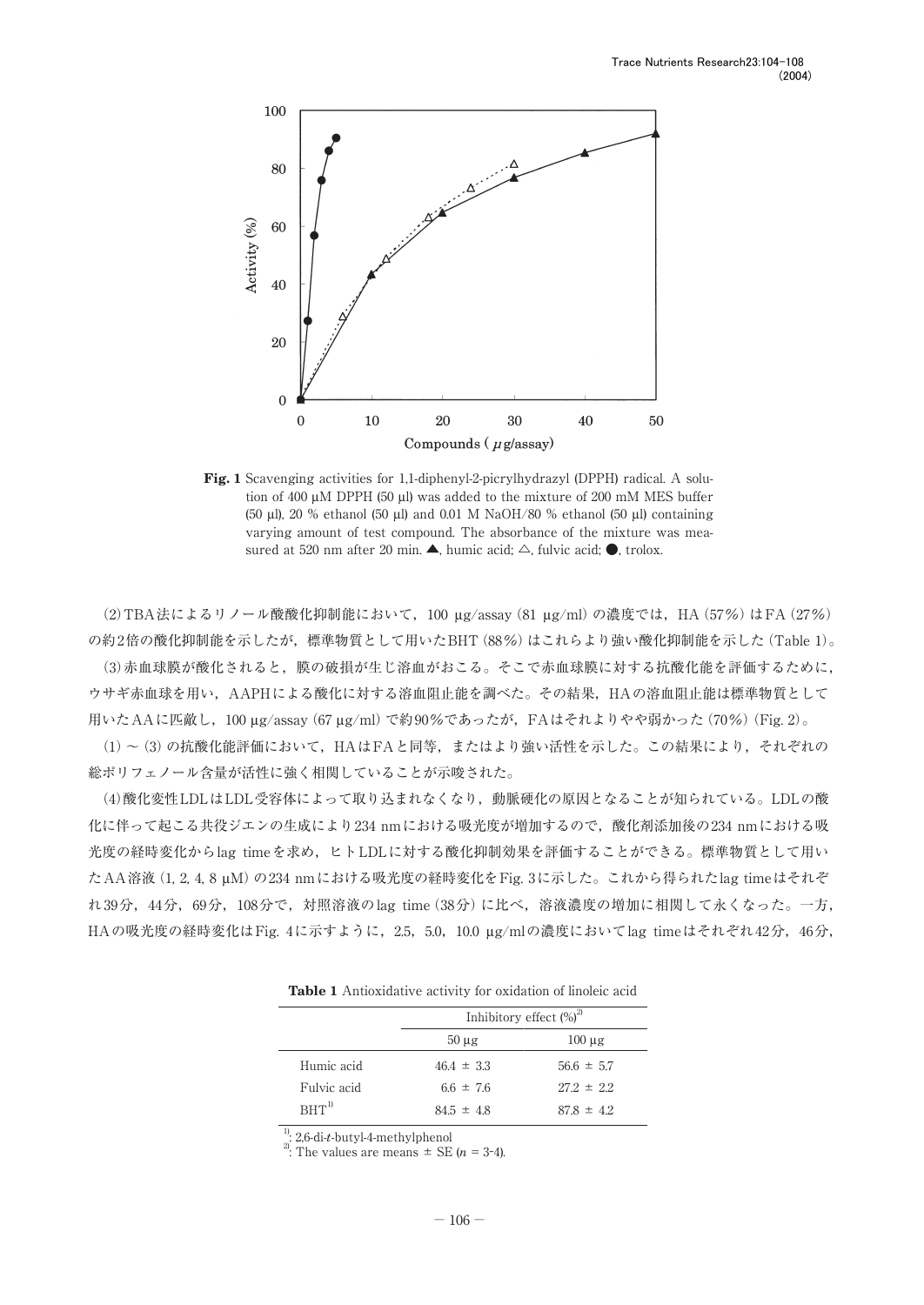69分と永くなった。さらに,10.0,20.0 µg/mlの濃度では吸光度の増加が対照溶液より小さく,濃度依存的にLDLの酸 化に伴って起こる共役ジエンの生成を阻害した。HAでは共役ジエンの生成そのものが抑制されていることから, AA とは異なった作用機序で酸化抑制が起きていることが示唆された。



**Fig. 2** Inhibitory effect on 2.2'-azobis (2-amidino propane) dihydrochloride (AAPH)induced hemolysis of rabbit erythrocytes *in vitro*. A mixture of rabbit erythrocyte suspension (0.5 ml), phosphate-buffered saline (PBS) (0.5 ml) containing varying amount of test compound and 200 mM AAPH (0.5 ml) was incubated at 37℃ for 3 hr. Aliquot (0.5 ml) of mixture was diluted with PBS (4 ml) and centrifuged at 1500 g for 5 min. The absorbance of the supernatant was measured at 540 nm. ▲, humic acid; △, fulvic acid; ●, ascorbic acid. Data are expressed as mean  $\pm$  SE ( $n = 3-4$ ).



**Fig. 3** Effect of ascorbic acid (AA) on Cu<sup>2+</sup>-mediated conjugated dienes formation in human low density lipoprotein (LDL). A mixture of LDL (40  $\mu$ g/100  $\mu$ l) and PBS (80 µl) containing varying amount of AA was incubated at 37℃. After the addition of 40  $\mu$ M CuCl<sub>2</sub> (20  $\mu$ l) to the mixture, the absorbance at 234 nm was monitored at intervals of 5 min for 240 min.  $\bullet$ , control;  $\triangle$ , 1 µM;  $\diamondsuit$ , 2  $\upmu\text{M}; \square, 4 \upmu\text{M}; \bigcirc$ , 8 $\upmu\text{M}.$